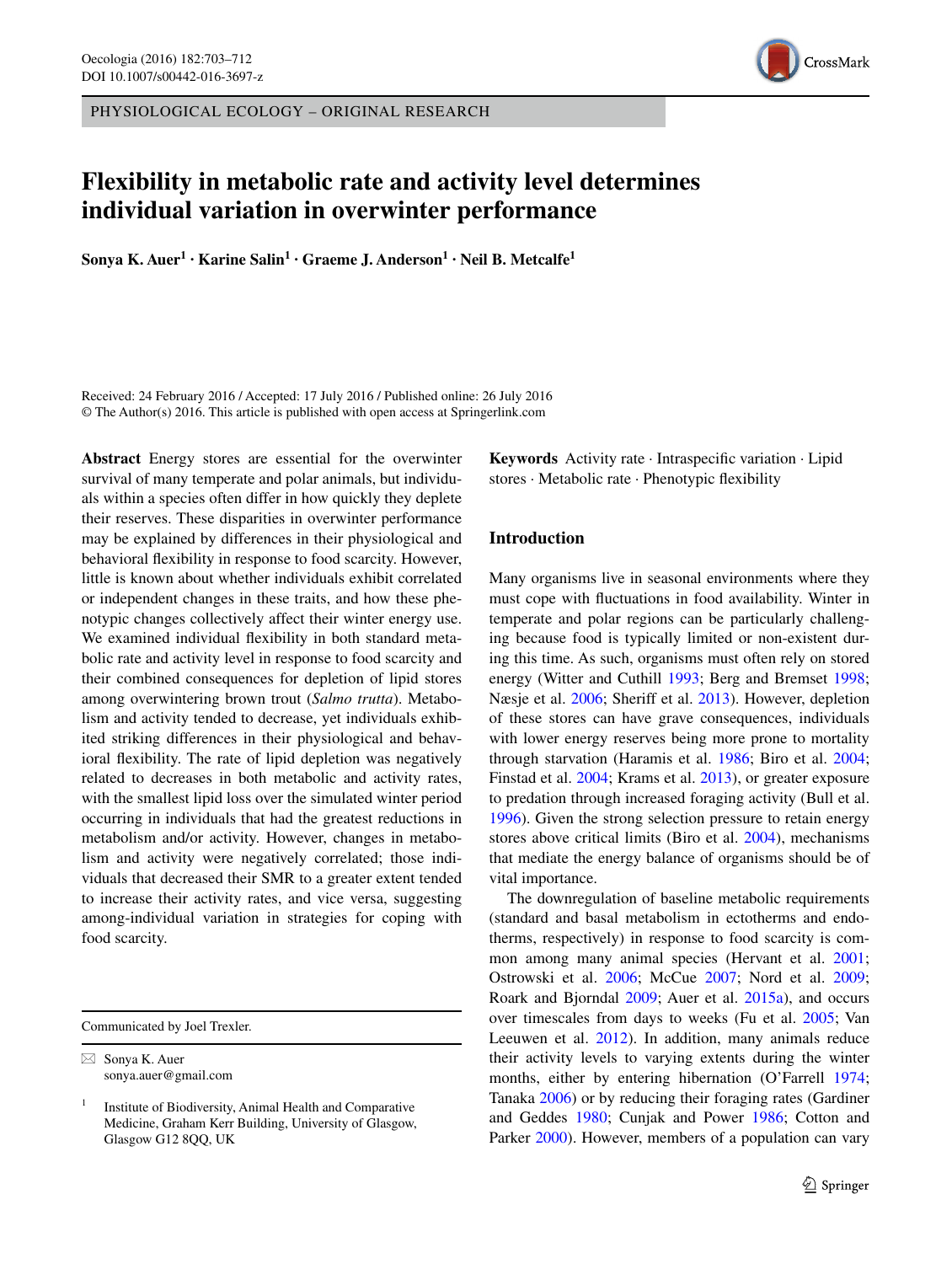considerably in how they respond to food scarcity: some individuals may decrease while others are less flexible or even increase their rates of metabolism (Fu et al. [2005](#page-8-7); Auer et al. [2015a](#page-8-6)) or activity (Krause et al. [1998](#page-9-11); Killen et al. [2011\)](#page-8-11). This intraspecific variation in reversible phenotypic changes, or phenotypic flexibility (sensu Piersma and Drent [2003\)](#page-9-12), of physiological and/or behavioral traits may, in turn, explain why some individuals deplete their energy reserves more quickly than others (Schultz and Conover [1999](#page-9-13); Biro et al. [2004](#page-8-2); McKenzie et al. [2014](#page-9-14)). However, little is known about whether individuals exhibit parallel or contrasting changes in their metabolic and activity rates, and how these phenotypic changes collectively affect their overwinter performance.

Links between metabolic rate and behavioral traits have been hypothesized, but their functional basis is currently under debate (Careau et al. [2008](#page-8-12); Biro and Stamps [2010](#page-8-13); Mathot and Dingemanse [2015\)](#page-9-15). On the one hand, baseline metabolism represents the summed energetic expense of maintaining all the systems and functions critical for life, so it may also reflect the energetic capacity to perform behaviors, including activity (*performance model*; Careau et al. [2008](#page-8-12); Biro and Stamps [2010\)](#page-8-13). Thus, individuals may show positively correlated changes in baseline metabolism and activity rate in response to food scarcity. Alternatively, competition for limited energy may lead to an allocationbased trade-off between baseline metabolism and activity whereby energy diverted to one trait comes at a cost to the other (*allocation* model; Careau et al. [2008](#page-8-12)). Thus, individuals may maintain their current baseline metabolic rate but then have to reduce their activity when food levels decline, or they may maintain their current activity rates but then need to reduce their resting metabolism, leading to a negative correlation between changes in the two traits. Finally, there may not be any functional linkage between the two traits (*independent* model; Careau et al. [2008](#page-8-12); Mathot and Dingemanse [2015](#page-9-15)). Thus, individuals may undergo independent, uncorrelated changes in their metabolism and activity rates.

The above models make distinct predictions for the covariance between rates of metabolism and activity, yet empirical evidence is thus far equivocal. Positive, negative, and nonsignificant intraspecific correlations have all been reported (Biro and Stamps [2010](#page-8-13); Toscano and Monaco [2015](#page-9-16)). However, there is also increasing evidence that the direction and magnitude of the relationship between the two traits can change with environmental circumstances, being significant under some but not all conditions (Killen et al. [2013](#page-9-17)). For example, metabolic rate is positively correlated with rates of activity in European sea bass under the more stressful conditions of food deprivation or hypoxia but not when food or oxygen availability is high (Killen et al. [2011](#page-8-11), [2012\)](#page-8-14). These context-dependent links suggest that individuals may differ in the degree to which their metabolism relative to their activity level changes in response to food scarcity. However, intraspecific variation in the flexibility of both metabolic and activity rates has not yet been evaluated simultaneously. Thus, it is not clear whether and how these two traits covary and thus how they might together affect individual variation in overwinter performance.

We examined individual changes in both standard metabolic rate (SMR) and activity level and their consequences for rates of lipid depletion among juvenile brown trout (*Salmo trutta*) experiencing simulated winter conditions of cold temperatures and progressively decreasing rations. Brown trout are known to downregulate their standard metabolic rate when food levels decline (Auer et al. [2015a](#page-8-6)). Juvenile salmonid fishes are also known to decrease their activity levels during the winter time, spending the daytime hidden in streambed refuges (Metcalfe et al. [1999\)](#page-9-18) where they feed little (Gardiner and Geddes [1980](#page-8-8); Metcalfe and Thorpe [1992\)](#page-9-19) and rely heavily on their lipid stores (Berg and Bremset [1998;](#page-8-0) Finstad et al. [2004\)](#page-8-3). Minimizing the rate of depletion of these energy reserves is essential for their overwinter survival (Biro et al. [2004;](#page-8-2) Finstad et al. [2004](#page-8-3)), so an individual's ability to downregulate its metabolism and/or reduce its activity rates may therefore be an important fitness determinant during this key time of the year.

## **Materials and methods**

## **Fish origin and care**

Trout  $(n = 25)$  were the offspring of wild-origin parents from the River Tweed, Scotland; the experimental fish were drawn at random from a stock population of 19 full-sib families. The fish had hatched over the 2013–2014 winter and been reared under conditions of ad libitum food in communal stock tanks under ambient temperature and 12L:12D light conditions in an indoor aquarium facility at the University of Glasgow. During December 2014, water temperature and light levels were set to constant winter conditions (7.5 °C and 8L:16D). In January 2015, after a month of acclimation to these 'winter' conditions, the fish were anaesthetized under a mild solution of benzocaine (40 mg/L), weighed  $(\pm 0.001 \text{ g})$ , and then transferred to individual compartments in a flow-through stream system in the same aquarium facility and under the same conditions of light and temperature. The individual compartments were each equipped with a small shelter (pottery chard) for the fish and were separated by a net partition that allowed fish to see one another but prevented the downstream movement of food (Auer et al. [2015b](#page-8-15)). Each fish was hand-fed twice daily with an individually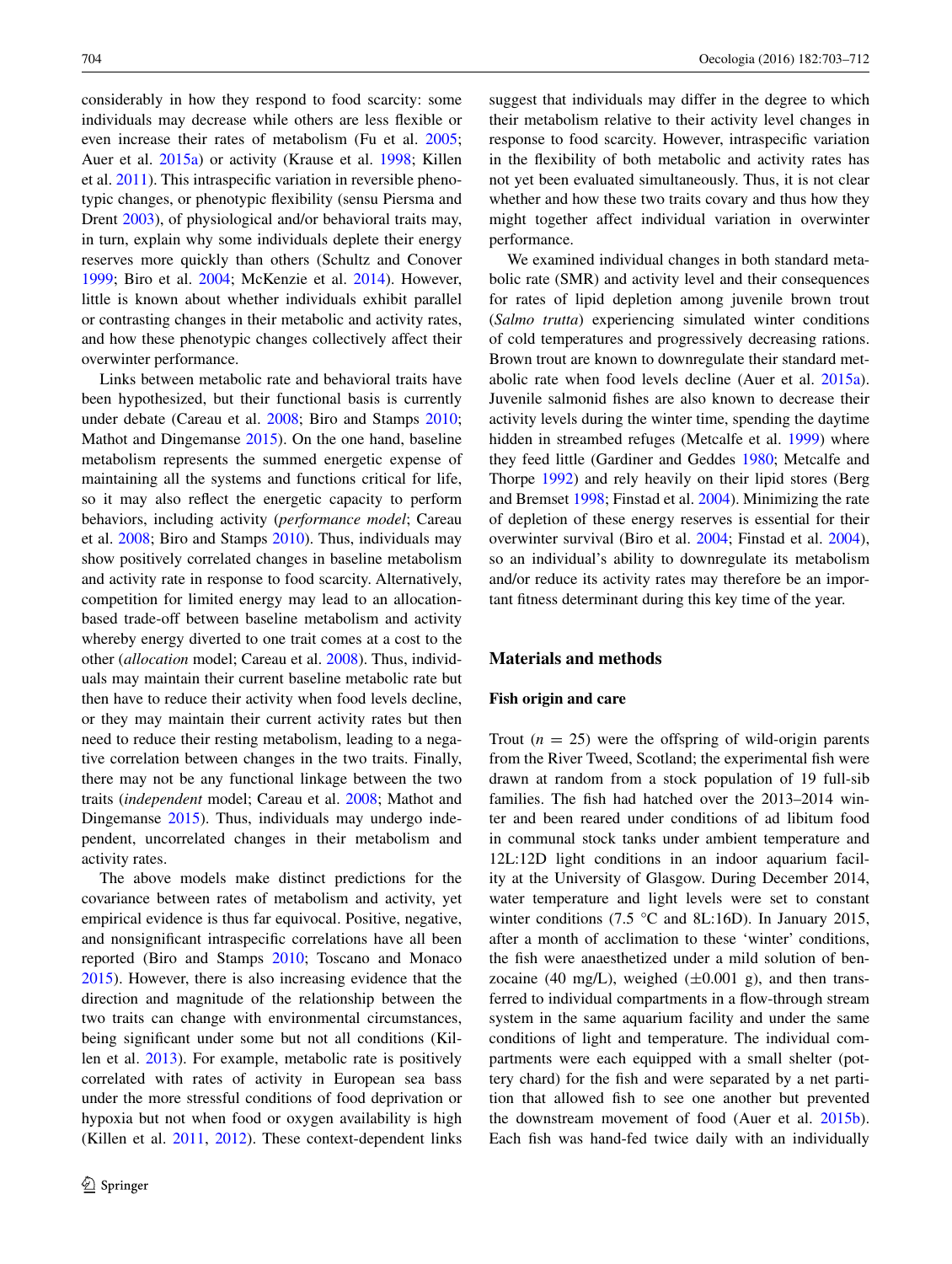calculated ration of commercial pellets (EWOS, Westfield, UK) based on an equation modified from Elliott [\(1976](#page-8-16)) that predicts the daily caloric intake of brown trout needed to produce a moderate growth rate for a fish of a given body mass (*W*) in grams and at a given temperature (*T*): calories = 14  $W^{0.737}e^{0.128T}$ . The daily ration (mg trout pellets) for each fish was roughly 0.4 % body mass per day and was determined by converting the required daily caloric intake into trout pellets (mg) using published values of the energetic content of the trout pellets (EWOS, Westfield, UK).

## **Experimental protocol**

In February 2015, after fish had been on this 'intermediate' ration for 1 month, their standard metabolic rate and body mass were determined, as well as other biometric measures of fish shape and size (for calculation of initial lipid content, see below). At this time, fish body mass and length ranged from 3.76 to 7.79 g (mean  $\pm$  1 SE: 5.70  $\pm$  0.24) and from 72.33 to 92.14 mm (mean  $\pm$  1 SE: 82.65  $\pm$  1.16), respectively. They were returned to their stream compartments, and their ration, in calories, was reduced to 3.2  $W^{0.96}e^{0.08T}$ . Fish were fed this ration once daily for the first 2 weeks, twice weekly for the third week, and then not at all for the final 2 weeks of the experiment. These rations corresponded to roughly 0.1, 0.001, and 0 % of their body mass on a daily basis, respectively, and were designed to reflect a steady seasonal decrease in food availability (and so avoid an unnatural abrupt cessation of food). The 5 week duration of the experiment was chosen because brown trout are known to alter their SMR over that time period in response to changing food availability (Auer et al. [2015a](#page-8-6)). As such, changes in activity levels, if any, were also expected to occur over that same time frame. Compartments were cleaned every 2–3 days to remove fecal matter and maintain water quality. Fish activity rates were recorded 1 week and then 5 weeks after their initial SMR measurements, corresponding to the first and last week of the 5-week food reduction period. Standard metabolic rate, body mass, and biometric measurements were determined again for each fish at the end of the 5 week period. Fish were then euthanized immediately, thereafter, with an overdose of benzocaine and frozen at −70 °C for analyses of lipid stores.

# **Metabolic rates**

Standard metabolic rate was measured as the rate of oxygen consumption using continuous flow-through respirometry (Auer et al. [2015b\)](#page-8-15). The experimental setup consisted of 14 glass chambers arranged in parallel and submerged in water. Aerated water was pumped via oxygen-impermeable tubing from an upper bin to each respirometry chamber and then past an oxygen sensor to a lower bin before being recirculated back to the upper bin. A chiller and UV sterilizer connected in series were used to keep the water at a constant 7.5 °C and to minimize background respiration rates, respectively. Oxygen concentration of the water flowing out of the chambers was recorded every 2 s using multichannel oxygen meters and attached sensors and associated FireSting software (version 3.0, PyroScience, Aachen, Germany). The main bin containing the respirometry chambers was insulated and covered in a dark cloth to keep fish activity to a minimum.

Fish were in a postabsorptive state prior to each measurement of their metabolic rate (Rosenfeld et al. [2015\)](#page-9-20) ensured on the first occasion by not feeding them for 48 h prior to measurements. They were then placed in individual respirometry chambers and their oxygen consumption was measured over a 22 h period (from roughly 1200–1000 the following day). One chamber was fish free and served as a control measure of background respiration rates. Flow rates were set to 1.05 L  $h^{-1}$  to allow detection of oxygen consumption rates but not allow oxygen levels to drop below 80 % saturation. Standard metabolic rate (mg O<sub>2</sub> h<sup>-1</sup>) was measured as  $M_{\text{O2}} = V_{\text{w}} \times (C_{\text{wO2control}} - C_{\text{wO2fish}})$ , where  $V_{\text{w}}$ is the flow rate of water through the respirometry chamber (L h<sup>-1</sup>), and  $C_{\text{wO2control}}$  and  $C_{\text{wO2fish}}$  are the concentrations of oxygen (mg  $L^{-1}$ ) in the outflow of the chambers lacking and containing fish, respectively. Fish were measured in a total of two batches over 2 days (12–13 fish per batch) for both initial and final measurements. On each occasion, the standard metabolic rate for a fish was calculated by taking the mean of the lowest  $10<sup>th</sup>$  percentile of oxygen consumption measurements over the 22 h measurement period, and then excluding outliers, i.e., those measurements below two standard deviations from this mean (Auer et al. [2015b\)](#page-8-15).

## **Activity rates**

A digital camcorder (Panasonic HC-V700) was used to film the activity rates of fish in their individual compartments of the stream system over 3 h episodes. Filming took place 1 week after the first metabolic rate measurement and then during the fifth week just before the final metabolic rate measurement. During the first week, filming started 2–3 h after feeding. Fish divided their time between resting in various locations—inside, on top of, or beside the shelter—and swimming quickly from one of these resting locations to another. A fish's activity rate, measured only for the final 2 h of each filming episode to remove any potential biases caused by human presence during initial video setup, was quantified as the frequency with which it moved between these resting locations (Killen et al. [2012\)](#page-8-14). Activity rate was then expressed as the mean number of such movements per hour.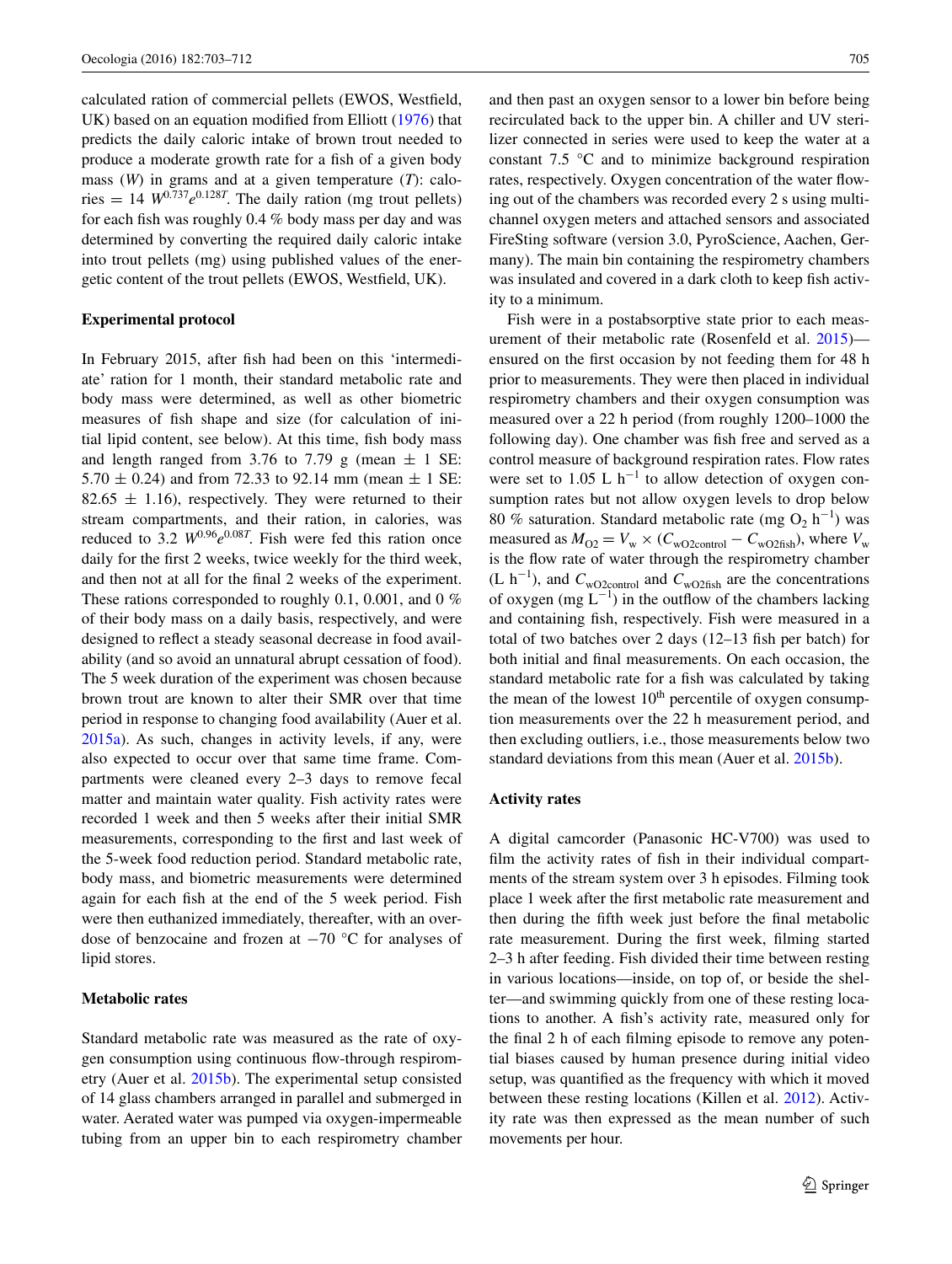## **Lipid content**

Fish were thawed and placed in 60 ml glass bottles in a drying oven at 60 °C for 4 days. A 4 day drying period was chosen because pilot trials on a different set of fish  $(n = 10)$  showed that they reached a constant body mass  $(\pm 0.01 \text{ g})$  within that time frame. Fish were removed from the oven, weighed  $(=\mathrm{dry \ mass})$ , and then submerged in diethyl ether. The following day, the ether was replaced by a fresh solution and the fish left submerged overnight. After this second 24 h period of submersion, the ether was clear and colorless indicating that all the lipids had been extracted and the fish had reached a constant lean mass (Reznick [1983](#page-9-21)). This method extracts non-polar lipids, the mobilizable energy substrates that trout are known to rely on throughout the winter (Berg et al. [2011](#page-8-17)). Fish were then dried overnight in a drying oven and weighed the next day (=lean dry mass). The lipid mass for each fish was calculated as the difference between the dry mass and the lean dry mass (Auer et al. [2010](#page-8-18)).

The relationship between lipid stores and biometric measures of each fish at the end of the experiment was then used to estimate its fat content at the start of the experiment and thereby estimate the loss of its lipid stores over the food reduction period. Specifically, we first determined the relationship between lipid stores of fish and the following biometrics measured at the end of the experiment (linear measurements were recorded  $\pm 0.01$  mm using digital calipers): their final body mass (M), fork length (L), adipose fin length (ADFL), body height (HO) and width (WO) taken just behind the operculum, body height (HD) and width (WD) taken at the point where the dorsal fin arises from the body, and body height (HA) and width (WA) taken at the point where the anal fin arises from the body (Simpson et al. [1992](#page-9-22)). Together, these biometric measures explained most of the variation in lipid stores ( $R^2 = 0.90$ ), so the equation relating lipid stores (g) to these biometric measures [lipid weight =  $0.968 + 0.142$  M  $- 0.024L + 0$ .  $012ADFL - 0.034HO + 0.037HD + 0.027HA - 0.008W$  $O + 0.0001WD + 0.028WA$ ] was then used together with those same biometric measures of the fish taken at the start of the experiment to predict the initial lipid content of each fish (based on methods described by Simpson et al. [1992](#page-9-22)). The specific, or proportional, loss of lipids over the experimental period was calculated for each fish as:  $100 * [log_{10}$ (final lipid content)  $- \log_{10}$  (initial lipid content)] (Jobling [1983](#page-8-19)).

## **Statistical analyses**

We first examined whether SMR changed over the experimental period. The model included  $log_{10}$ -transformed SMR as the dependent variable, measurement time (initial vs.

final) as a fixed categorical effect,  $log_{10}$ -transformed body mass at the time of each SMR measurement as a continuous predictor, and individual identity as a random effect to account for the non-independence of repeated measurements. SMR at the start and end of the experimental period may have been affected by activity rates (ACT), as postulated by the allocation model, so ACT at each measurement time was included as a covariate. The same approach was used to test whether ACT changed over the experimental period while accounting for body mass and individual identity. Likewise, SMR at each measurement time was included as a covariate since it could have a positive or negative effect on ACT, as postulated by the performance and allocation models, respectively. We then examined whether there were consistent differences among individuals in their SMR and ACT across time, i.e., if their final SMR and ACT were positive functions of their initial SMR and ACT, respectively. We also tested separately whether the change in SMR ( $\triangle$ SMR: final SMR  $-$  initial SMR) and the change in ACT ( $\triangle$ ACT: final ACT – initial ACT) were a function of initial SMR and ACT, after correcting for regression to the mean (Kelly and Price [2005](#page-8-20)). We then tested whether ΔSMR and ΔACT were correlated, after accounting for effects of initial SMR and ACT and regression to the mean (Kelly and Price [2005\)](#page-8-20).

We then tested whether lipid stores decreased over the experimental period. The model included lipid stores (% wet mass) as the dependent variable, measurement time (initial vs. final) as a fixed categorical effect, and individual identity as a random effect. Finally, we examined whether a fish's ΔSMR and ΔACT explained changes in its lipid stores (percent lipid loss, as defined above) while accounting for its initial SMR and ACT. Changes in lipid stores are known to be a function of a fish's body size (Schultz and Conover [1999;](#page-9-13) Biro et al. [2004](#page-8-2)), so  $log_{10}$ -transformed initial mass was also included as covariate. Changes in lipid stores could alternatively be related to the final SMR or ACT rather than ΔSMR or ΔACT, respectively. However, final SMR and ΔSMR were positively correlated (Pearson's  $r = 0.69$ ,  $p < 0.001$ ) as were final ACT and  $\triangle$ ACT (Pearson's  $r = 0.52$ ,  $p < 0.001$ ), so effects of  $\triangle$ SMR and ΔACT were evaluated in a separate model from final SMR and ACT to avoid problems of collinearity.

SMR and activity were both functions of body mass, so mass-independent estimates, i.e., residuals of individual SMR (rSMR) and activity rates (rACT), were generated from their regression against body mass, standardised to a common mean body size of 5.5 g, and used in analyses of change where body mass was included as a covariate so as to avoid problems associated with their collinearity. Changes in SMR, ACT, and lipid stores may be a function of a fish's body mass and/or lipid stores, so these variables were included as covariates in analyses of change,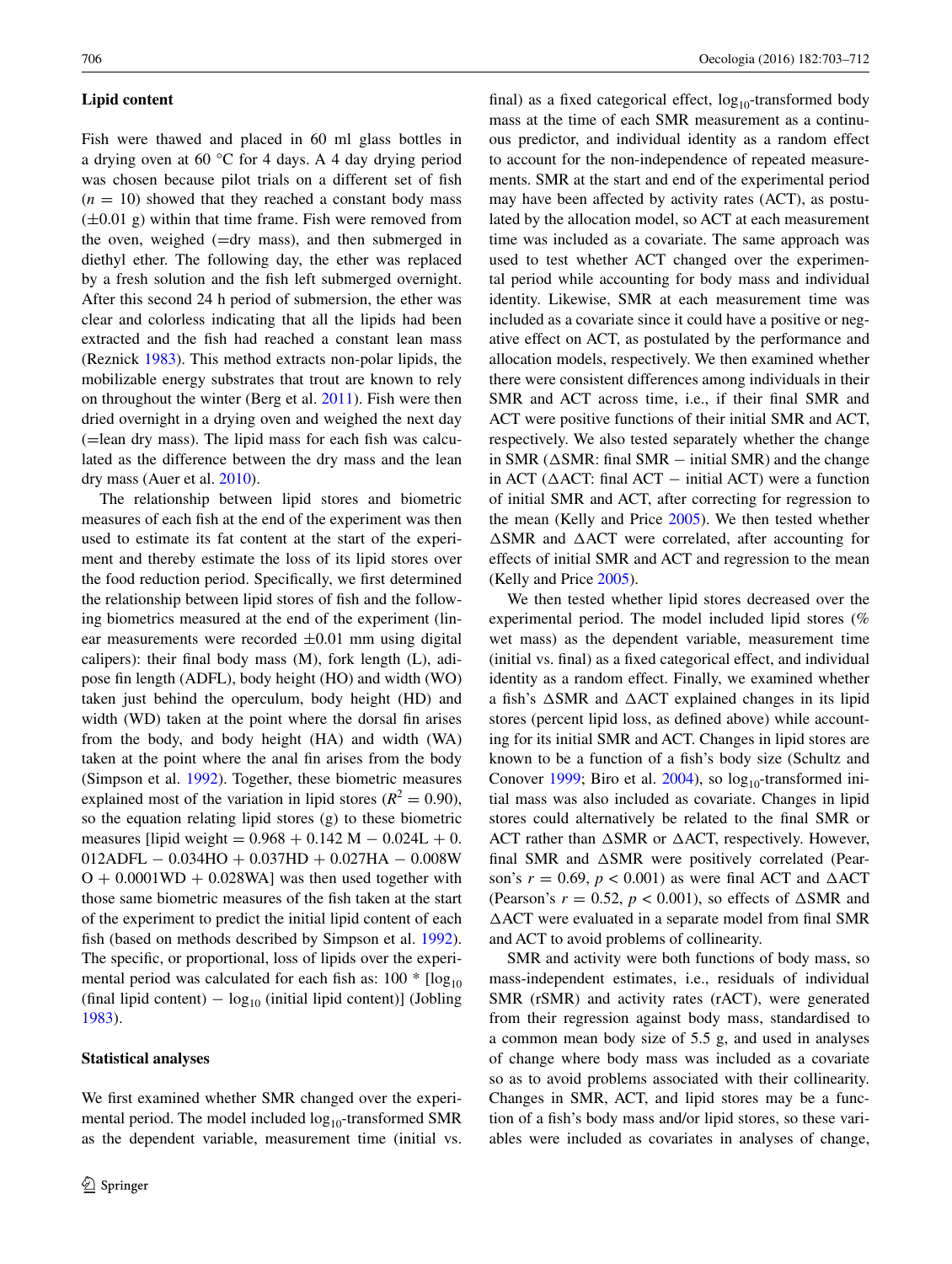but subsequently removed when nonsignificant  $(P > 0.05)$ . Batch number was included as a random effect in all analyses to account for the order in which fish entered the experiment. Analyses were conducted using SPSS version 22 (SPSS Inc., Chicago, IL, USA). Although percent lipid loss, metabolic and activity rates were modeled as continuous traits, we refer to their extremes in the Results and Discussion section simply to illustrate comparisons of individuals with contrasting responses. Effects were considered significant when  $p < 0.05$ . All means given are  $\pm$ 1SE.

# **Results**

#### **Changes in metabolic and activity rates**

 $Log<sub>10</sub>$ -transformed SMR decreased over the food reduction period (Fig. [1](#page-4-0)a;  $t_{1,34.0} = -3.36$ ,  $p < 0.01$ ) after controlling for the positive effects of  $log_{10}$ -transformed body mass  $(1.54 \pm 0.28; t_{1.36.0} = 5.52, p < 0.001)$  and the negative effects of log<sub>10</sub>-transformed lipid stores ( $-0.39 \pm 0.14$ ;  $t_{1,25.8} = -2.86, p < 0.01$ ). In addition, rACT had a negative effect on SMR  $(t_{1,30.9} = -3.58, p < 0.01)$ , but the magnitude of its effect did not differ significantly across

<span id="page-4-0"></span>**Fig. 1** Mean and individual changes in standard metabolic rate (**a**, **b**), and activity rate (**c**, **d**) of juvenile brown trout  $(Salmo trutha, n = 25) over a$ 5 week period of decreasing rations at 7.5 °C. Plotted are partial residuals evaluated at the means of all other predictors in the models

measurement times  $(t_{1,30.8} = 0.98, p = 0.34)$ . Mean activity rate also decreased over the food reduction period (Fig. [1](#page-4-0)c;  $t_{1,26.6} = -2.16$ ,  $p = 0.04$ ) after controlling for the negative effects of body mass ( $-0.75 \pm 0.32$ ;  $t_{1,22.8} = -2.36$ ,  $p = 0.03$ ). In addition, rSMR had a negative effect on ACT  $(t_{1,44,4} = -2.21, p = 0.03)$  that did not differ across measurement times  $(t_{1,42.3} = 1.44, p = 0.16)$ . Individuals differed considerably in how their SMR and ACT changed over the experimental period (Fig. [1b](#page-4-0), d), but their final rSMR and final rACT were not functions of their initial rSMR ( $t_{1,23,0} = 0.31$ ,  $p = 0.76$ ) or initial rACT  $(t_{1,22.0} = 0.55, p = 0.59)$ , respectively.

## **Covariance between metabolism and activity**

 $\triangle$ SMR was not a function of initial rSMR ( $t_{1,20.0} = 0.89$ ,  $p = 0.38$ ) or initial rACT ( $t_{1, 20.0} = -0.30$ ,  $p = 0.77$ ) but of initial body mass and lipid stores; individuals with a smaller initial log<sub>10</sub>-transformed body mass (1.43  $\pm$  0.67;  $t_{1, 20.0} = 2.13$ ,  $p = 0.04$ ) and a larger initial lipid store  $(-1.22 \pm 0.56; t_{1,20.0} = -2.20, p = 0.04)$  reduced their SMR to a greater extent. Likewise, an individual's ΔACT was not a function of its initial rSMR  $(t_{1,22.0} = -0.12,$  $p = 0.91$ ) or rACT ( $t_{1,22.0} = 0.15$ ,  $p = 0.88$ ).

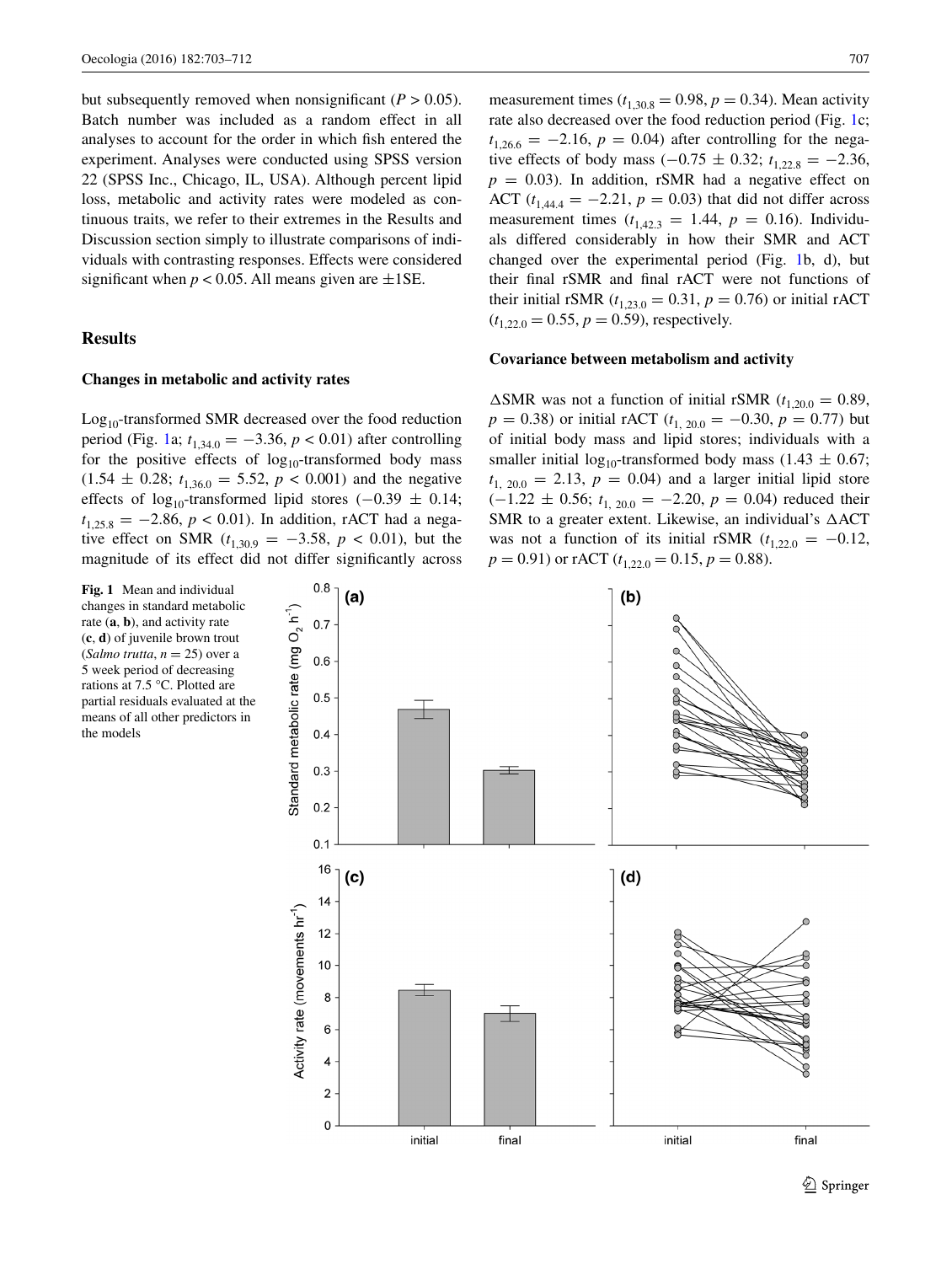

<span id="page-5-0"></span>**Fig. 2** Correlation between activity and metabolic rates of juvenile brown trout (*Salmo trutta*,  $n = 25$ ) at the start (initial:  $r = -0.16$ , *P* = 0.45) and end (final: *r* = −0.69, *p* < 0.01) of a 5 week period of decreasing rations at 7.5 °C. Values are standardized for the mean body mass of 5.5 g

While the relationship between SMR and ACT did not differ across measurement times (see above), their relationship among individuals went from being nonsignificant at the start (Fig. [2;](#page-5-0)  $r = -0.17$ ,  $p = 0.45$ ) to statistically significant and negative by the end of the experiment (Fig. [2](#page-5-0);  $r = -0.69$ ,  $p < 0.01$ ). As such,  $\Delta$ SMR was negatively correlated with  $\triangle$ ACT ( $r = -0.63$ ,  $p < 0.01$ ); individuals with the greatest decrease in their SMR tended to show no change and sometimes an increase in activity levels, and vice versa (Fig. [3](#page-5-1)).

#### **Consequences for lipid stores**

Estimated lipid stores (as a percentage of wet mass) decreased significantly over the 5 week experimental period (Fig. [4](#page-6-0)a;  $t_{1,24} = 23.9$ ,  $p < 0.001$ ), but individuals differed in their estimated percent loss (Fig. [4b](#page-6-0)). These individual differences in lipid depletion were explained by changes in metabolism and activity rates. Individuals with a larger initial  $log_{10}$ -transformed body mass  $(97.25 \pm 15.38, t_{1,19.0} = 6.32, p < 0.01)$ , a greater decrease in rSMR (Fig. [5a](#page-6-1);  $t_{1, 19.0} = -3.88$ ,  $p < 0.01$ ), a greater decrease in rACT (Fig. [5b](#page-6-1);  $t_{1, 19.0} = -2.61$ ,  $p = 0.01$ ), and a lower initial rACT ( $-1.79 \pm 0.84$ ,  $t_{1, 19.0} = -2.13$ ,  $p = 0.04$ ) lost a smaller percentage of their lipid stores. However, percent lipid loss was not related to initial rSMR ( $t_{1, 19.0} = -1.84$ ,  $p = 0.08$ ). When final rSMR and rACT instead of ΔrSMR and ΔrSMR were included in the model, results were qualitatively the same except that initial rACT was no longer a significant predictor:



<span id="page-5-1"></span>**Fig. 3** Correlation between changes in standard metabolic rate and activity rate  $(r = -0.63, p < 0.02)$  among individual juvenile brown trout (*Salmo trutta*,  $n = 25$ ) over a 5 week period of decreasing rations at 7.5 °C. Plotted are partial residuals evaluated at the means of all other predictors in the model

individuals with a larger  $log_{10}$ -transformed body mass  $(96.66 \pm 15.35, t_{1,19.0} = 6.30, p < 0.01)$ , a low final rSMR  $(-58.52 \pm 15.06, t_{1, 19.0} = -3.89, p < 0.01)$ , and a lower final rACT ( $-1.47 \pm 0.55$ ,  $t_{1, 19.0} = -2.67$ ,  $p = 0.01$ ) lost a smaller percentage of their lipid stores. However, these specific changes in lipid stores were not predicted by initial rSMR ( $t_{1, 19.0} = 1.50$ ,  $p = 0.15$ ) or initial rACT ( $t_{1}$ )  $_{19.0} = -0.50, p = 0.62$ .

## **Discussion**

Average rates of metabolism and activity decreased in response to food scarcity, yet individuals exhibited striking differences in their phenotypic flexibility. Interestingly, changes in metabolism and activity were negatively correlated; individuals that decreased their SMR to a greater extent did not change or even increased their activity rates and vice versa. These changes were significant predictors of patterns of lipid depletion; individuals that reduced both their SMR and ACT to a greater extent during the experiment, and therefore had a lower final SMR and ACT, depleted fewer lipid stores than those individuals that were less flexible and had a higher final SMR and/or activity. These differences in flexibility led to 3-fold variation among individuals in the minimum and maximum loss of lipids.

The rank order of an individual's SMR and ACT, i.e., its SMR and ACT relative to others in the population, is generally consistent over time when measured under standardized conditions and/or short time intervals (Nespolo and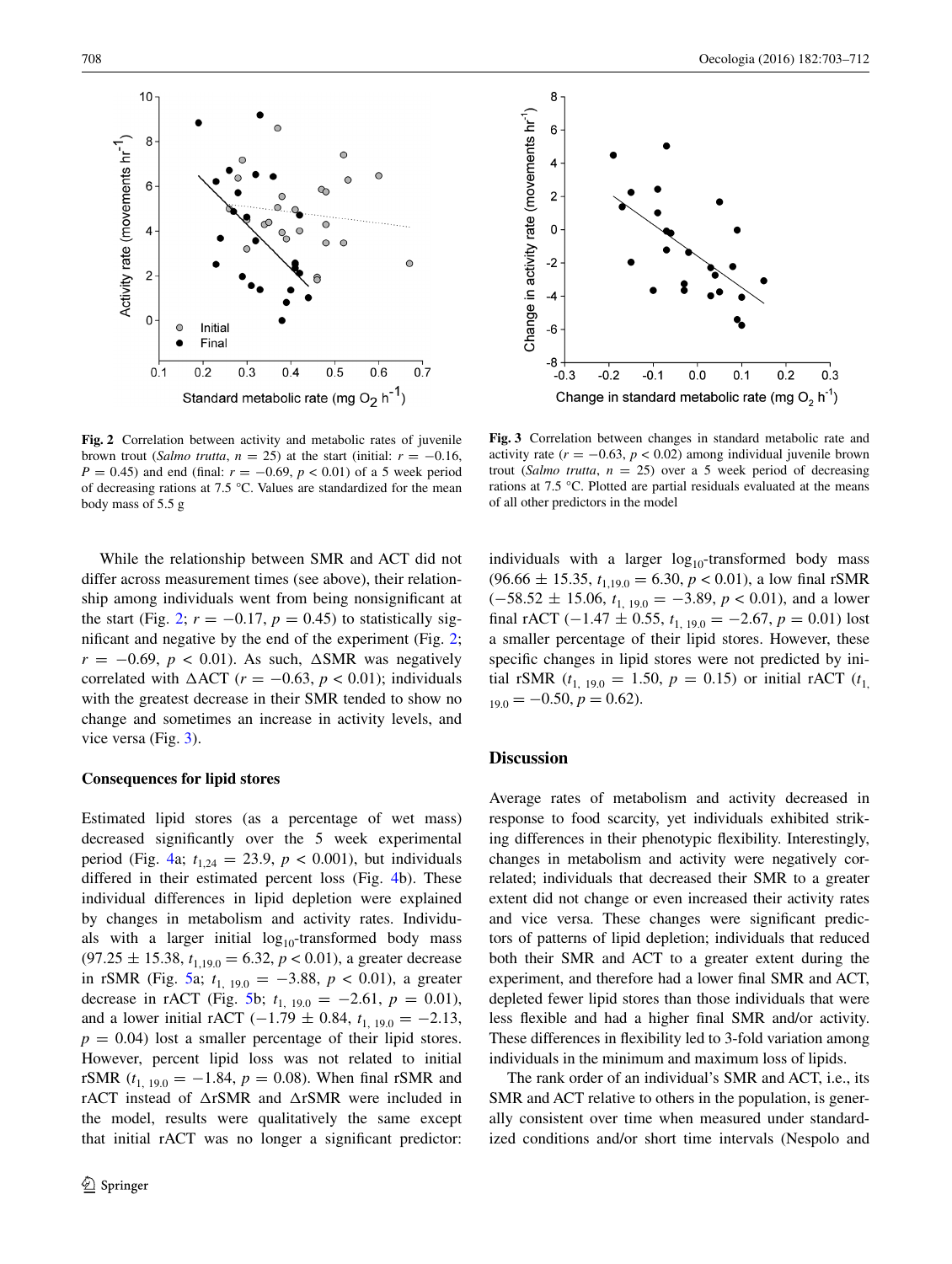

<span id="page-6-0"></span>**Fig. 4** a Mean and **b** individual changes in lipid stores of juvenile brown trout (*Salmo trutta*,  $n = 25$ ) over a 5 week period of decreasing rations at 7.5 °C

<span id="page-6-1"></span>**Fig. 5** Change in lipid stores of individual juvenile brown trout (*Salmo trutta*,  $n = 25$ ) as a function of the change in their **a** standard metabolic rate and **b** activity rate after 5 weeks of decreasing rations at 7.5 °C. Plotted are partial residuals evaluated at the means of all other predictors in the model



Franco [2007](#page-9-23); Biro and Stamps [2010;](#page-8-13) Auer et al. [2016](#page-8-21)). However, there is increasing evidence that both SMR and ACT can change in response to food availability (McKechnie [2008;](#page-9-24) Killen et al. [2011;](#page-8-11) Auer et al. [2015a\)](#page-8-6) as well as other factors such as temperature (McKechnie et al. [2007](#page-9-25); Biro et al. [2010](#page-8-22)) and oxygen concentration (Hochachka et al. [1996](#page-8-23); Killen et al. [2012](#page-8-14)). In addition, it is not well known whether an individual's SMR and ACT in a given environment can predict its SMR and ACT if conditions change. Here, we found that individuals did not exhibit consistent differences in their metabolic and activity rates as food availability decreased over the 5 week period. This finding corroborates that reported for activity levels of another fish species measured under varying levels of water-oxygen concentrations (Killen et al. [2012\)](#page-8-14) and for basal metabolic rates of a bird species measured across consecutive winters (Cortes et al. [2015](#page-8-24)). However,

it differs from the higher degree of repeatability of SMR found in a salamander species under changing temperatures (Careau et al. [2014\)](#page-8-25). These contrasting results may arise due to a number of factors including differences in the type or magnitude of environmental change, responses of different species or traits to environmental variation, or variation in the interval duration between measurements. While the covariation between physiological and behavioral traits across changing environments remains poorly studied, these results demonstrate at the very least that individuals do not always exhibit temporally consistent differences in their physiological and behavioral traits in variable environments.

Changes in metabolism and activity were not functions of initial SMR or ACT. Rather, they were affected by one another and in a negative direction. This negative relationship is consistent with predictions from the allocation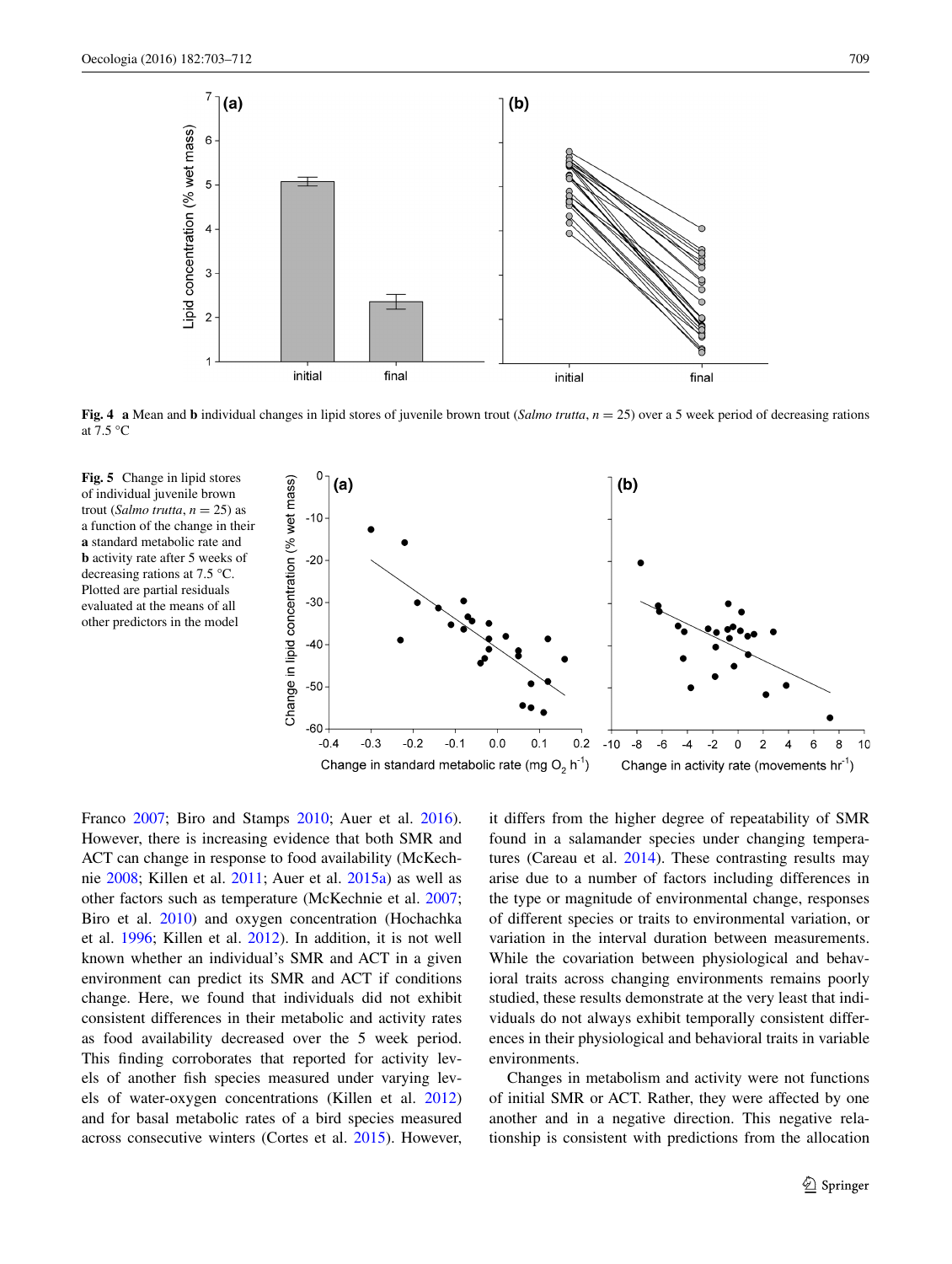model that posits a trade-off among the two traits due to their common reliance on a limited energy source (Careau et al. [2008](#page-8-12)). However, individuals on the whole did not exhibit simple binary responses in which they decreased their energy allocation to one trait but not the other. At the extremes, some individuals reduced their SMR but not their ACT, while others reduced their ACT but not their SMR, but many more exhibited intermediate changes in both traits. These differences in phenotypic flexibility, in turn, led to a change in the statistical significance of the intraspecific association between SMR and ACT; while the correlation between the two traits did not differ between measurements times, their relationship was statistically different from zero only under conditions of food deprivation and not when food was more available at the start of the experiment. These results demonstrate that differences among individuals in their sensitivity to environmental change can influence the direction and magnitude of the association between physiological and behavioral traits at the amongindividual level and thereby explain, at least in part, why correlations can differ among studies and environmental conditions (Killen et al. [2013\)](#page-9-17).

Estimated decreases in lipid stores are similar to those reported in semi-natural and field studies of overwintering brown trout and other salmonid fishes (Gardiner and Geddes [1980](#page-8-8); Berg and Bremset [1998\)](#page-8-0). Yet, there was considerable variation around this average, with some individuals suffering twice the lipid loss of others. These differences among individuals were explained by variation in phenotypic flexibility, but why changes in metabolism and activity differed both within and among individuals is unclear. The downregulation of SMR in response to declining food availability is facilitated by changes in processes such as digestion and assimilation (Armstrong and Bond [2013\)](#page-8-26), mitochondrial efficiency (Monternier et al. [2014\)](#page-9-26), and/or respiratory substrate use (McCue [2010](#page-9-27)). Differences in these underlying functions may therefore explain why some individuals can respond more to a decline in food availability than others. However, while many individuals decreased their SMR and ACT, others did not change or even increased their SMR and/or ACT despite the associated decrease in their lipid stores to levels considered near to the minimum concentration needed for survival (roughly 1 % wet mass; Biro et al. [2004](#page-8-2)). These contrasting responses in metabolism and activity levels among individuals strongly suggest that intraspecific variation in flexibility may be a consequence not just of functional constraints but also of restraint (Auld et al. [2009](#page-8-27)). That is, there may be limits but also costs to flexibility that must be weighed against the benefits of maintaining energy reserves. With respect to metabolism, reductions in the masses of organs such as those associated with digestion are a cost-effective means of coping with decreases in food availability (Barboza et al. [2010](#page-8-28); Armstrong and Bond [2013\)](#page-8-26), but may be disadvantageous if their upregulation delays an individual's ability to exploit resources once conditions improve (Biebach [1998\)](#page-8-29). Additionally, any further decrease in minimal energy expenditure may come at a cost to somatic maintenance and repair needed for future survival. With respect to activity, individuals trying to manage their energy reserves over the winter face a double-edged sword: if they feed little, they may deplete their energy reserves and die of starvation, but if they attempt to forage to try and replenish their energy reserves, their increased activity rates require additional energy and may also increase their risk of predation in the wild (McNamara and Houston [1990;](#page-9-28) Brodin [2007](#page-8-30)). Individual variation in metabolic and behavioral flexibility may therefore reflect alternative strategies for coping with food scarcity.

Changes in lipid stores were a function of the change in mass-independent SMR and ACT but also of initial body size, larger individuals losing a lower percentage of their lipids than smaller ones despite exhibiting smaller reductions in their SMR. This finding mirrors size-dependent patterns reported in other species (Lindstedt and Boyce [1985](#page-9-29); Krause et al. [1998;](#page-9-11) Schultz and Conover [1999;](#page-9-13) Biro et al. [2004](#page-8-2)). The lower levels of lipid depletion in larger individuals are thought to be a consequence of their lower mass-specific metabolism (Schultz and Conover [1999](#page-9-13); Biro et al. [2004\)](#page-8-2). However, activity rates also varied as a function of size, larger individuals being more sedentary than smaller ones. As such, size-differences in lipid depletion may be driven by the energy demands of both metabolism and activity rates that, in turn, may help explain why smaller individuals often have higher overwinter mortality (Loison et al. [1999;](#page-9-30) Biro et al. [2004](#page-8-2)).

We suggest, here, that flexibility in standard metabolic rate and activity levels may be important mechanisms for maintaining energy stores during periods of low food availability. Flexibility in these traits likely plays an important role in allowing organisms to cope with a diversity of environmental challenges. However, individuals can vary considerably in their phenotypic flexibility in both of these traits, and our understanding of the causes and consequences of this intraspecific variation is still in a nascent stage. Given the current global scale of human alteration to both habitat and climate, there is an urgent need to quantify individual capacities for change and whether populations as a whole will be able to adapt to or cope with these new and changing environments. Standard metabolic rate and activity levels are fundamental traits underlying organismal performance (Biro and Stamps [2010;](#page-8-13) Mathot and Dingemanse [2015](#page-9-15)), so further study is needed to assess the costs, benefits, and limitations of their flexibility in the face of this rapid environmental change.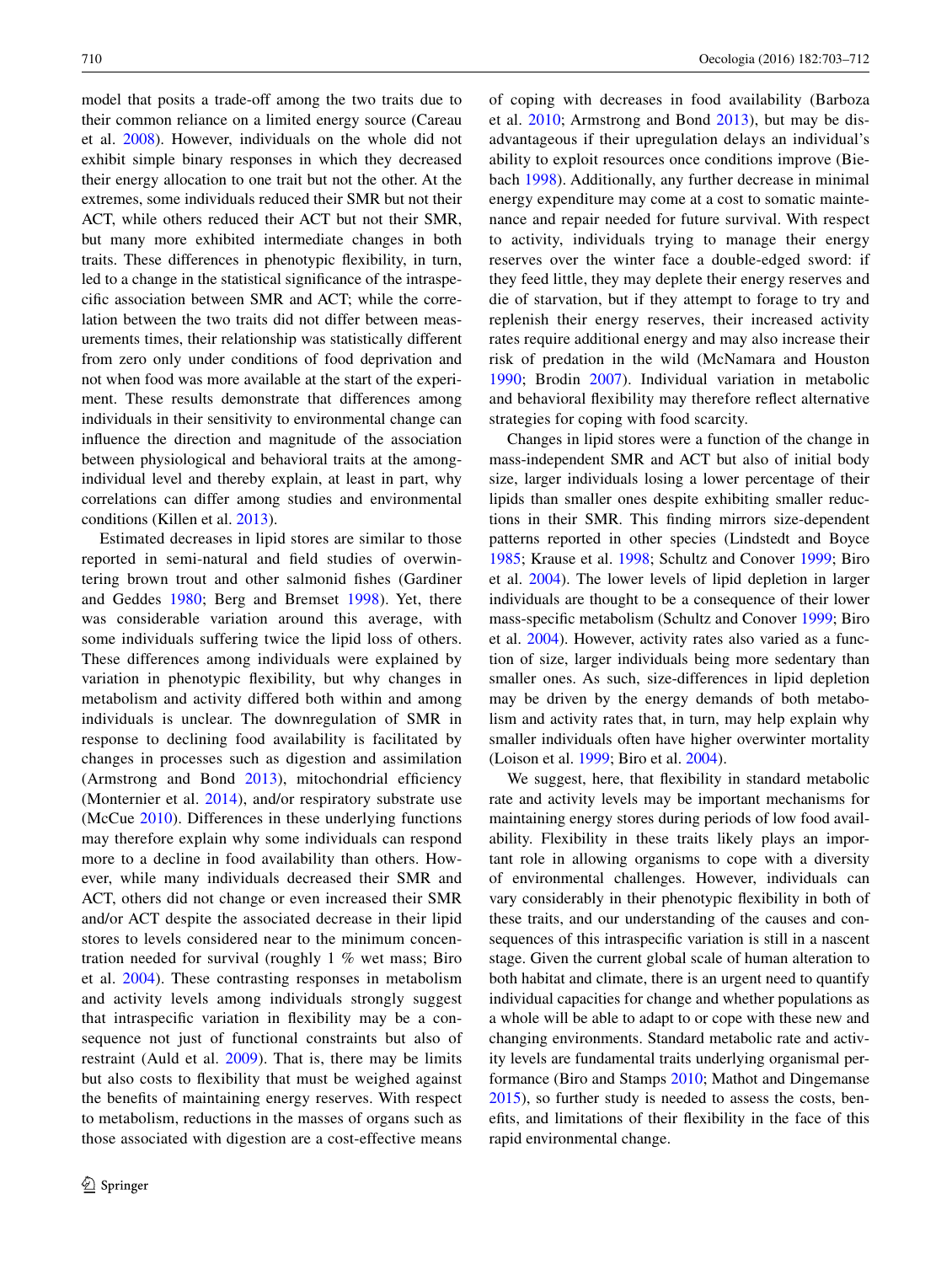**Acknowledgments** We are thankful to Travis van Leeuwen, Graham Law, Ross Phillips, and Alastair Kirk for their help in the maintenance and care of the fish prior to the experiment. We would also like to thank Marshall McCue and an anonymous reviewer for their helpful comments on the manuscript.

**Author contribution statement** SKA, KS, and NBM conceived the study; SKA and GJA undertook the experiments; SKA analyzed the data and drafted the manuscript; SKA, KS, and NBM contributed to manuscript revisions.

#### **Compliance with ethical standards**

**Funding** This research was supported by an ERC Advanced Grant (Number 322784) to NBM.

**Conflict of interest** The authors declare that they have no conflict of interest.

**Ethical approval** All procedures were carried out under the jurisdiction of a UK Home Office project license (PPL 60/4292) governed by the UK Animals Scientific Procedures Act 1986. All applicable institutional and/or national guidelines for the care and use of animals were followed.

**Open Access** This article is distributed under the terms of the Creative Commons Attribution 4.0 International License ([http://creativecom](http://creativecommons.org/licenses/by/4.0/)[mons.org/licenses/by/4.0/](http://creativecommons.org/licenses/by/4.0/)), which permits unrestricted use, distribution, and reproduction in any medium, provided you give appropriate credit to the original author(s) and the source, provide a link to the Creative Commons license, and indicate if changes were made.

## **References**

- <span id="page-8-26"></span>Armstrong JB, Bond MH (2013) Phenotype flexibility in wild fish: Dolly Varden regulate assimilative capacity to capitalize on annual pulsed subsidies. J Anim Ecol 82:966–975
- <span id="page-8-18"></span>Auer SK, Arendt JD, Chandramouli R, Reznick DN (2010) Juvenile compensatory growth has negative consequences for reproduction in Trinidadian guppies (*Poecilia reticulata*). Ecol Lett 13:998–1007
- <span id="page-8-6"></span>Auer SK, Salin K, Rudolf AM, Anderson GJ, Metcalfe NB (2015a) Flexibility in metabolic rate confers a growth advantage under changing food availability. J Anim Ecol 84:1405–1411
- <span id="page-8-15"></span>Auer SK, Salin K, Rudolf AM, Anderson GJ, Metcalfe NB (2015b) The optimal combination of standard metabolic rate and aerobic scope for somatic growth depends on food availability. Funct Ecol 29:479–486
- <span id="page-8-21"></span>Auer SK, Bassar RD, Salin K, Metcalfe NB (2016) Repeatability of metabolic rate is lower for animals living under field versus laboratory conditions. J Exp Biol 219:631–634
- <span id="page-8-27"></span>Auld JR, Agrawal AA, Relyea RA (2009) Re-evaluating the costs and limits of adaptive phenotypic plasticity. Proc R Soc Biol Sci 277(1681):503–511. doi[:10.1098/rspb.2009.1355](http://dx.doi.org/10.1098/rspb.2009.1355)
- <span id="page-8-28"></span>Barboza P et al (2010) Digestive challenges for vertebrate animals: microbial diversity, cardiorespiratory coupling, and dietary specialization. Physiol Biochem Zool 83:764–774
- <span id="page-8-0"></span>Berg O, Bremset G (1998) Seasonal changes in the body composition of young riverine Atlantic salmon and brown trout. J Fish Biol 52:1272–1288
- <span id="page-8-17"></span>Berg O, Rød G, Solem Ø, Finstad A (2011) Pre-winter lipid stores in brown trout *Salmo trutta* along altitudinal and latitudinal gradients. J Fish Biol 79:1156–1166
- <span id="page-8-29"></span>Biebach H (1998) Phenotypic organ flexibility in Garden Warblers *Sylvia borin* during long-distance migration. J Avian Biol 29:529–535
- <span id="page-8-13"></span>Biro PA, Stamps JA (2010) Do consistent individual differences in metabolic rate promote consistent individual differences in behavior? Trends Ecol. Evol. 25:653–659
- <span id="page-8-2"></span>Biro PA, Morton AE, Post JR, Parkinson EA (2004) Over-winter lipid depletion and mortality of age-0 rainbow trout (*Oncorhynchus mykiss*). Can J Fish Aquat Sci 61:1513–1519
- <span id="page-8-22"></span>Biro PA, Beckmann C, Stamps JA (2010) Small within-day increases in temperature affects boldness and alters personality in coral reef fish. Proc R Soc B-Biol Sci 277:71–77
- <span id="page-8-30"></span>Brodin A (2007) Theoretical models of adaptive energy management in small wintering birds. Philos Trans R Soc Lond Ser B: Biol Sci 362:1857–1871
- <span id="page-8-4"></span>Bull CD, Metcalfe NB, Mangel M (1996) Seasonal matching of foraging to anticipated energy requirements in anorexic juvenile salmon. Proc R Soc B-Biol Sci 263:13–18
- <span id="page-8-12"></span>Careau V, Thomas D, Humphries M, Réale D (2008) Energy metabolism and animal personality. Oikos 117:641–653
- <span id="page-8-25"></span>Careau V, Gifford ME, Biro PA (2014) Individual (co) variation in thermal reaction norms of standard and maximal metabolic rates in wild-caught slimy salamanders. Funct Ecol 28:1175–1186
- <span id="page-8-24"></span>Cortes PA, Petit M, Lewden A, Milbergue M, Vezina F (2015) Individual inconsistencies in basal and summit metabolic rate highlight flexibility of metabolic performance in a wintering passerine. J Exp Zool A Ecol Genet Phys 323:179–190
- <span id="page-8-10"></span>Cotton CL, Parker KL (2000) Winter activity patterns of northern flying squirrels in sub-boreal forests. Can J Zool/Rev Can Zool 78:1896–1901
- <span id="page-8-9"></span>Cunjak RA, Power G (1986) Winter habitat utilization by stream resident brook trout (*Salvelinus fontinalis*) and brown trout (*Salmo trutta*). Can J Fish Aquat Sci 43:1970–1981
- <span id="page-8-16"></span>Elliott J (1976) The energetics of feeding, metabolism and growth of brown trout (Salmo trutta L.) in relation to body weight, water temperature and ration size. J Anim Ecol 45:923–948
- <span id="page-8-3"></span>Finstad AG, Ugedal O, Forseth T, Næsje TF (2004) Energy-related juvenile winter mortality in a northern population of Atlantic salmon (*Salmo salar*). Can J Fish Aquat Sci 61:2358–2368
- <span id="page-8-7"></span>Fu S-J, Xie X-J, Cao Z-D (2005) Effect of fasting and repeat feeding on metabolic rate in southern catfish, *Silurus meridionalis* Chen. Mar Freshwat Behav Physiol 38:191–198
- <span id="page-8-8"></span>Gardiner WR, Geddes P (1980) The influence of body composition on the survival of juvenile salmon. Hydrobiologia 69:67–72
- <span id="page-8-1"></span>Haramis G, Nichols J, Pollock K, Hines J (1986) The relationship between body mass and survival of wintering canvasbacks. The Auk 103:506–514
- <span id="page-8-5"></span>Hervant F, Mathieu J, Durand J (2001) Behavioural, physiological and metabolic responses to long-term starvation and refeeding in a blind cave-dwelling (*Proteus anguinus*) and a surface-dwelling (*Euproctus asper*) salamander. J Exp Biol 204:269–281
- <span id="page-8-23"></span>Hochachka P, Buck L, Doll C, Land S (1996) Unifying theory of hypoxia tolerance: molecular/metabolic defense and rescue mechanisms for surviving oxygen lack. Proc Natl Acad Sci USA 93:9493–9498
- <span id="page-8-19"></span>Jobling M (1983) Growth studies with fish—overcoming the problems of size variation. J Fish Biol 22:153–157
- <span id="page-8-20"></span>Kelly C, Price TD (2005) Correcting for regression to the mean in behavior and ecology. Am Nat 166:700–707
- <span id="page-8-11"></span>Killen SS, Marras S, McKenzie DJ (2011) Fuel, fasting, fear: routine metabolic rate and food deprivation exert synergistic effects on risk-taking in individual juvenile European sea bass. J Anim Ecol 80:1024–1033
- <span id="page-8-14"></span>Killen SS, Marras S, Ryan MR, Domenici P, McKenzie DJ (2012) A relationship between metabolic rate and risk-taking behaviour is revealed during hypoxia in juvenile European sea bass. Funct Ecol 26:134–143